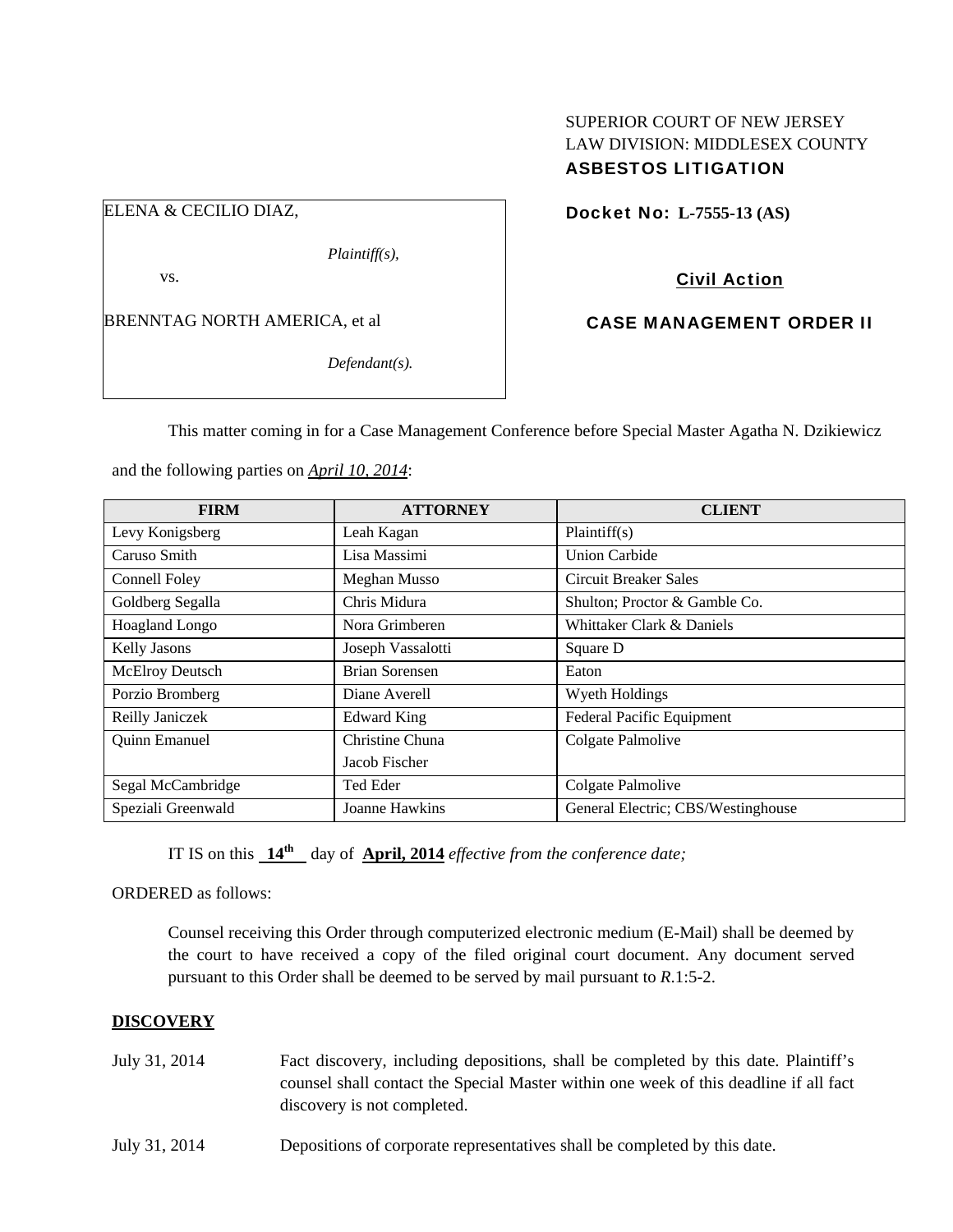## **EARLY SETTLEMENT**

- June 10, 2014 The settlement conference previously scheduled on this date is **CANCELLED**.
- August 8, 2014 Settlement demands shall be served on all counsel and the Special Master by this date.

#### **SUMMARY JUDGMENT MOTION PRACTICE**

- November 21, 2014 Summary judgment motions shall be filed no later than this date.
- December 19, 2014 Last return date for summary judgment motions.

#### **MEDICAL DEFENSE**

- April 17, 2014 Plaintiff shall provide records obtained from University Hospital, in plaintiff's possession, to all counsel by this date.
- September 30, 2014 Defendants shall identify its medical experts and serve medical expert reports, if any, by this date.

## **LIABILITY EXPERT REPORTS**

- August 29, 2014 Plaintiff shall identify its liability experts and serve liability expert reports or a certified expert statement by this date or waive any opportunity to rely on liability expert testimony.
- September 30, 2014 Defendants shall identify its liability experts and serve liability expert reports, if any, by this date or waive any opportunity to rely on liability expert testimony.

## **ECONOMIST EXPERT REPORTS**

- August 29, 2014 Plaintiff shall identify its expert economists and serve expert economist report(s), if any, by this date or waive any opportunity to rely on economic expert testimony.
- September 30, 2014 Defendants shall identify its expert economists and serve expert economist report(s), if any, by this date or waive any opportunity to rely on economic expert testimony.

#### **EXPERT DEPOSITIONS**

October 31, 2014 Expert depositions shall be completed by this date. To the extent that plaintiff and defendant generic experts have been deposed before, the parties seeking that deposition in this case must file an application before the Special Master and demonstrate the necessity for that deposition. To the extent possible, documents requested in a deposition notice directed to an expert shall be produced three days in advance of the expert deposition. The expert shall not be required to produce documents that are readily accessible in the public domain.

\_\_\_\_\_\_\_\_\_\_\_\_\_\_\_\_\_\_\_\_\_\_\_\_\_\_\_\_\_\_\_\_\_\_\_\_\_\_\_\_\_\_\_\_\_\_\_\_\_\_\_\_\_\_\_\_\_\_\_\_\_\_\_\_\_\_\_\_\_\_\_\_\_\_\_\_\_\_\_\_\_\_\_\_\_\_\_\_\_\_\_\_\_\_\_\_\_\_\_\_\_\_\_\_\_\_\_\_\_\_